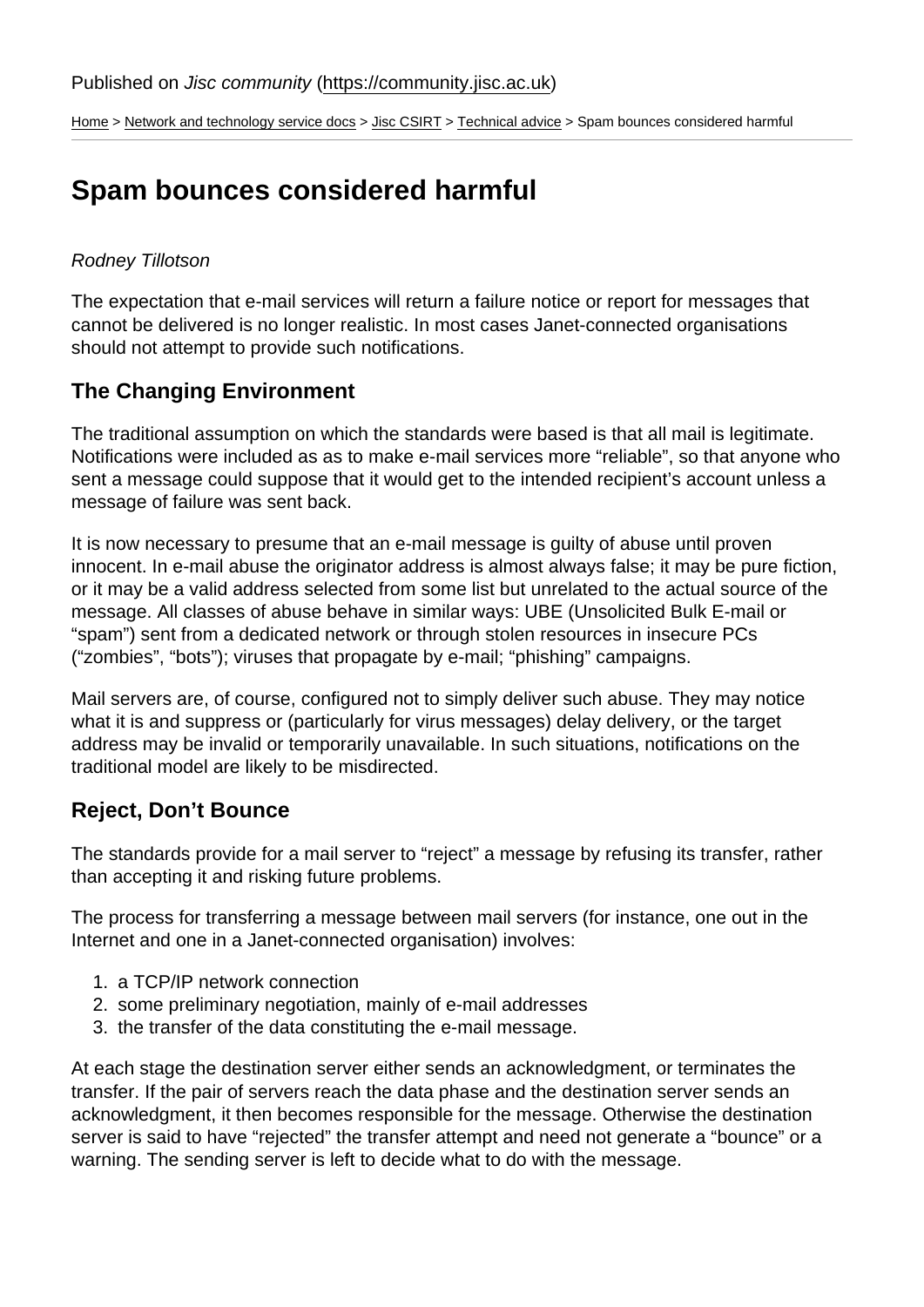## **Opportunities for Rejection**

- 1. A destination server can apply a local policy at the connection stage using a list of forbidden IP addresses. They might be addresses belonging to known senders of UBE, consumer IP addresses likely to have viruses or zombies, or other insecure networks through which abuse may occur. The Janet RBL+ lists such IP addresses in a form recognised by most mail server products, and there are a number of other DNSBLs (DNS Block Lists).
- 2. The destination server may be able to reject a transfer on the basis of the originator email address alone, if it has a non-existent or wholly undesirable domain. Once the server has both the connecting IP address and the originator domain, there are a number of proposed schemes for comparing the two. SPF (Sender Policy Framework) would record in the DNS which sending servers are legitimate for the originator address domain. Some mail server products can use SPF information, but deployment is at present patchy.When the server has the local address for message delivery, it should be able to reject messages for invalid or otherwise undeliverable addresses. This is relatively easy for small organisations with a single server, but in most networks in this community the server that needs to make the decision is not the one that will attempt delivery to valid addresses. There are a number of ways in which the outward-facing server can still test the validity of a destination address: it can send a dummy delivery request to the delivery servers; it can interrogate their user databases directly; or it can refer to a copy of the user database maintained as a file. It is harder to anticipate other problems such as "quota exceeded", server misconfiguration, or the generation of out-ofoffice notifications at the whim of a user.
- 3. The message contents passed in the data phase can be examined and a responsed delayed, so that if the message contains indicators of a virus or UBE, the server can still reject the transfer. Not all mail server products yet support this, and integration of antivirus products and UBE scanners with an outward-facing mail server is not straightforward. Dedicated appliances are available, but they may make it difficult o validate local destination addresses as above. DKIM (DomainKeys Identified Mail) would include a cryptographic signature in individual messages which can be verified at this stage with a key published in the DNS for the originating domain.

The aim for the operation and management of each organisation's e-mail should be to reject unwanted messages without the need to generate bounces or other warnings. Where that is impracticable, servers must do what they can to identify classes of message for which notifications are suppressed. For instance, UBE or virus messages accepted by an outwardfacing mail server and only later found to be for invalid addresses should be silently destroyed.

## **E-mail Users**

If you are principally a user of e-mail rather than a provider, you may reasonably hope that the manager of your e-mail servers has done all they can to correctly reject whole classes of unwanted messages. You should treat with the utmost scepticism every remaining unexpected message, even if it appears to be from a postmaster or e-mail server and related to something that might concern you.

You should avoid doing anything with received messages which may cause irritation to third